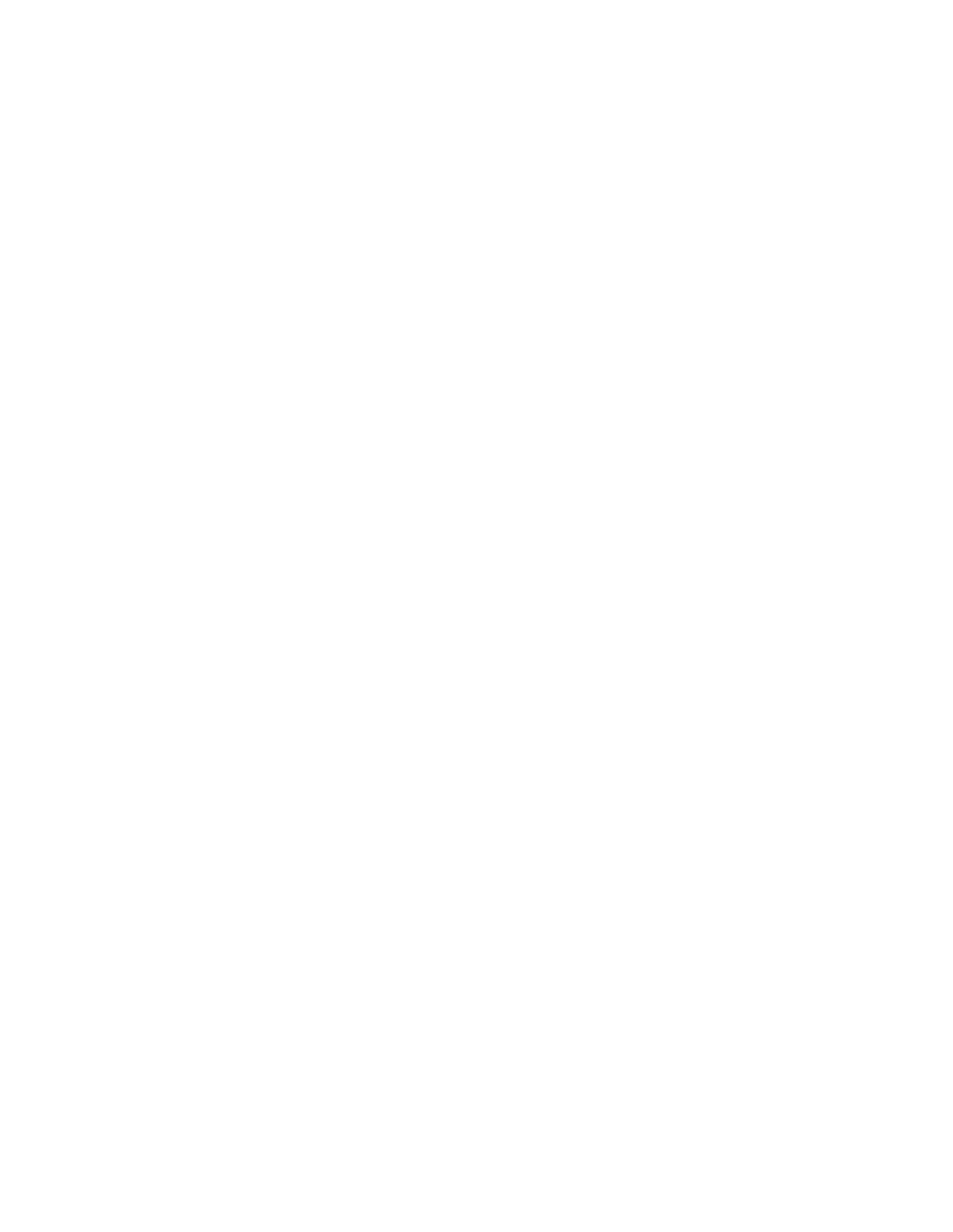#### **2. HOMOMORPHIC FINGERPRINTING**

This section defines homomorphic fingerprinting and its applications to erasure codes. Section [2.1](#page-1-0) defines fingerprinting, providing two examples: division and evaluation fingerprinting. Section [2.2](#page-2-0) defines homomorphic fingerprinting and shows that both division and evaluation fingerprinting are homomorphic fingerprinting functions. Section [2.3](#page-2-1) explains the applications of homomorphic fingerprinting functions to erasure codes.

Throughout this paper, let  $\mathbb F$  denote a finite field with operators "+" and ":", and let  $\mathbb{F}_{q^k}$  denote such a field of order  $q^k$  where q is prime. Let  $t \stackrel{R}{\leftarrow} T$  denote selection of an element from *T* uniformly at random and its assignment to *t*.

## <span id="page-1-4"></span><span id="page-1-0"></span>**2.1 Fingerprinting**

DEFINITION 2.1. An  $\varepsilon$ -fingerprinting function  $fp: K \times \mathbb{F}^{\delta} \to \mathbb{F}^{\gamma}$ satisfies

$$
\max_{\substack{d,d' \in \mathbb{F}^{\delta} \\ d \neq d'}} \Pr \left[ fp(r,d) = fp(r,d') : r \stackrel{R}{\leftarrow} K \right] \leq \varepsilon
$$

In words, the probability under random selection of *r* that  $fp(r, d)$  = *fp*(*r*,*d*<sup> $\prime$ </sup>) is at most ε.

Let  $\mathbb{F}_{q^k}$  [*x*] denote the set of polynomials with coefficients in  $\mathbb{F}_{q^k}$ , with " $+\tilde{ }$ " and " $\cdot$ " defined as in normal polynomial arithmetic. A vector  $d \in \mathbb{F}_{q^k}^{\delta}$  of  $\delta$  elements of  $\mathbb{F}_{q^k}$  has a natural representation as a polynomial  $d(x) \in \mathbb{F}_{q^k}[x]$  of degree less than  $\delta$  with coefficients in  $\mathbb{F}_{q^k}$  where the *j*<sup>th</sup> element of *d* is the coefficient in  $d(x)$  of degree *j*, where  $0 \leq j < \delta$ . We will use these notations interchangeably, denoting *d* as  $d(x)$  when it assumes this form.

<span id="page-1-1"></span>EXAMPLE 2.2. [Rabin fingerprinting] Let  $\mathbb{F}_2$  denote a field of order 2, let  $K = \{2, 3, 4, ..., 2^{\gamma}\}\$ , and let  $P_2 : K \to \mathbb{F}_2[x]$  be a deterministic algorithm that outputs monic irreducible polynomials of prime degree γ with coefficients in  $\mathbb{F}_2$  such that

$$
\Pr\left[p(x) = P_2(r) : r \stackrel{R}{\leftarrow} K\right] = \Pr\left[p'(x) = P_2(r) : r \stackrel{R}{\leftarrow} K\right]
$$

for all  $p(x)$ ,  $p'(x) \in \mathbb{F}_2[x]$  of degree  $\gamma$ . That is,  $P_2$  selects monic degree-γ irreducible polynomials uniformly at random, where probabilities are taken with respect to the uniformly random selection of *r*. Rabin showed that  $fp: K \times \mathbb{F}_2^{\delta} \to \mathbb{F}_2^{\gamma}$  defined by

$$
fp(r, d(x)) : p(x) \leftarrow P_2(r);
$$
  
return  $(d(x) \mod p(x))$ 

is an  $\epsilon$ -fingerprinting function for  $\epsilon = \frac{\delta}{2^{\gamma}-2}$  [\[24\]](#page-7-0).

<span id="page-1-2"></span>THEOREM 2.3. [Division fingerprinting] Let  $\mathbb{F}_{q^k}$  denote a field of order  $q^k$ , let the size of  $K$  be the number of monic irreducible polynomials of degree γ with coefficients in  $\mathbb{F}_{q^k}$ , and let  $P_{q^k}$  :  $K \to$  $\mathbb{F}_{q^k}[x]$  be a deterministic algorithm that outputs monic irreducible polynomials of degree γ with coefficients in  $\mathbb{F}_{q^k}$  chosen uniformly at random, with probabilities taken over the choice of input  $r \in K$ uniformly at random. Then  $fp(r,d): K \times \mathbb{F}_{q^k}^{\delta} \to \mathbb{F}_{q^k}^{\gamma}$  defined by

$$
fp(r, d(x)) : p(x) \leftarrow P_{q^k}(r);
$$
  
return  $(d(x) \text{ mod } p(x))$ 

is an ε-fingerprinting function for  $ε = \frac{δ}{q^{k\gamma}-q^{\frac{k\gamma}{2}}} ≈ \frac{δ}{q^{k\gamma}}$ .

PROOF. As in [\[24\]](#page-7-0), this is because there are at least  $\frac{q^{k\gamma}-q^{\frac{k\gamma}{2}}}{\gamma}$ monic degree-γ irreducible polynomials with coefficients in  $\mathbb{F}_{q^k}$  [\[32\]](#page-7-1), of which any nonzero degree- $\delta$  polynomial with coefficients in  $\mathbb{F}_{q^k}$  may have at most  $\lfloor \frac{\delta}{\gamma} \rfloor$  factors of degree-γ. Consider the difference of any two distinct polynomials with matching fingerprints. Let  $d(x)$ ,  $d'(x) \in \mathbb{F}_{q^k}[x]$  and  $d(x) \equiv d'(x) \mod p(x)$  but  $d(x) \neq d'(x)$ . Then  $(d(x) - d'(x)) \equiv 0 \mod p(x)$ , so  $p(x)$  is a factor of  $(d(x) - d'(x))$ . Because  $d(x) ≠ d'(x)$ ,  $(d(x) - d'(x)) ≠ 0$ . But there are at most  $\frac{\delta}{\gamma}$  different monic degree- $\gamma$  irreducible polynomials with coefficients in  $\mathbb{F}_{q^k}$  that are factors of a nonzero degree- $\delta$ polynomial  $(d(x) - d'(x))$ . Hence, the probability that  $p(x)$  is one of these polynomials is at most  $\frac{\delta}{q^{k\gamma}-q^{\frac{k\gamma}{2}}}$ .

Division fingerprinting is a generalization of Rabin fingerprinting. Both are fast due to fast implementations of  $P_2$  [\[24\]](#page-7-0) and  $P_{q^k}$  [\[30\]](#page-7-2).

Let  $\mathbb{E}_{q^{k\gamma}} = \mathbb{F}_{q^k}[x]/p(x)$  denote the extension field of polynomials with coefficients in  $\mathbb{F}_{q^k}$  of degree less than γ, with "+" defined as normal and "·" defined modulo a constant monic degree-γ irreducible polynomial  $p(x) \in \mathbb{F}_{q^k}[x]$ . Let  $\mathbb{E}_{q^k}[y]$  denote the set of polynomials with coefficients in  $\mathbb{E}_{q^{k\gamma}}$ , with "+" and "·" defined as normal. It is convenient to consider  $d \in \mathbb{E}_{q^{k\gamma}}[y]$  as a polynomial in two variables,  $d(y, x)$ .

A vector  $d \in \mathbb{F}_{q^k}^{\delta}$  of  $\delta$  elements of  $\mathbb{F}_{q^k}$  has a natural representation as a polynomial  $d(y, x) \in \mathbb{E}_{q^{k\gamma}}[y]$  of degree less than  $\frac{\delta}{\gamma}$  in variable *y*. The *j*<sup>th</sup> element of *d* is the coefficient in *d*(*y*,*x*) of degree  $\lfloor \frac{j}{\gamma} \rfloor$  in variable *y* and degree *j* mod  $\gamma$  in variable *x*. We will use these notations interchangeably, denoting *d* as  $d(y, x)$  when it assumes this form.

<span id="page-1-3"></span>THEOREM 2.4. [Evaluation fingerprinting] Let  $\mathbb{E}_{q^{k\gamma}} = \mathbb{F}_{q^k}[x]/p(x)$ denote a field of polynomials with coefficients in  $\mathbb{F}_{q^k}$  of degree less than γ with "·" defined modulo  $p(x)$ , a constant monic degree-γ irreducible polynomial. Let  $K = \{0, \ldots, q^{k\gamma} - 1\}$ , and let  $S: K \to \mathbb{E}_{q^{k\gamma}}$ be a deterministic algorithm that outputs an element of  $\mathbb{E}_{q^{k\gamma}}$  chosen uniformly at random, with probabilities taken over the choice of input *r*  $\in$  *K* uniformly at random. Then the function  $fp(r,d)$ :  $K \times \overline{\mathbb{F}_{q^k}^{\delta}} \to \mathbb{F}_{q^k}^{\gamma}$  defined by

$$
fp(r, d(y, x)) : s(x) \leftarrow S(r);
$$
  
return 
$$
d(s(x), x)
$$

is an  $\epsilon$ -fingerprinting function for  $\epsilon = \frac{\delta/\gamma}{q^{k\gamma}}$ .

**PROOF.** As in [\[20\]](#page-7-3), this is because any  $\lceil \frac{\delta}{\gamma} \rceil$  points fully determine a polynomial of degree less than  $\frac{\delta}{\gamma}$  over a field. Hence, any two distinct polynomials of degree less than  $\frac{\delta}{\gamma}$  share fewer than  $\frac{\delta}{\gamma}$ points. Because there are  $q^{k\gamma}$  different points in  $\mathbb{E}_{q^{k\gamma}}$ , the probability that a randomly chosen point is shared between two distinct polynomials is at most  $\frac{\delta/\gamma}{q^{k\gamma}}$ .

A trivial implementation of *S* is to return the polynomial representation of *r* divided into γ coefficients, where each coefficient is an element of  $\mathbb{F}_{a^k}$ .

Variants of division and evaluation fingerprinting known as the division and evaluation hashes can be used for message authentication. They are two of the fastest hashes, producing the smallest output and requiring the fewest bits of random input [\[22\]](#page-7-4).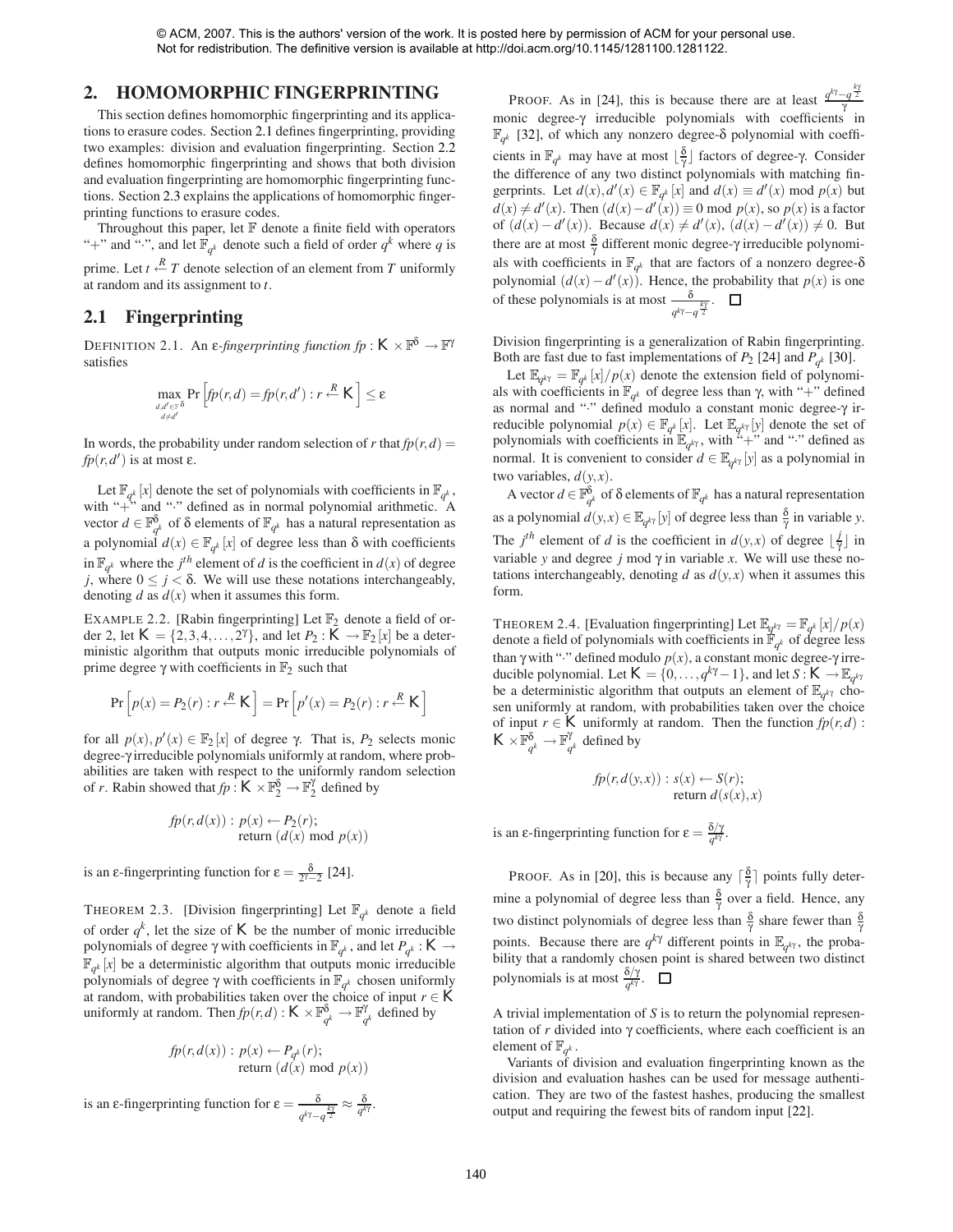<span id="page-2-3"></span> $\Box$ 

<span id="page-2-5"></span> $\Box$ 

#### <span id="page-2-0"></span>**2.2 Homomorphism**

<span id="page-2-4"></span>Throughout this paper, let  $b \cdot d$  denote the application of "." by a scalar *b* ∈  $\mathbb F$  to each element in a vector  $d \in \mathbb F^{\sigma}$  of  $\sigma$  elements of  $\mathbb F$ . DEFINITION 2.5. A fingerprinting function  $fp: K \times \mathbb{F}^{\delta} \to \mathbb{F}^{\gamma}$  is *homomorphic* if  $fp(r, d) + fp(r, d') = fp(r, d + d')$  and  $b \cdot fp(r, d) =$ *fp*(*r*,*b* · *d*) for any *r* ∈ *K* and any *d*, *d'* ∈  $\mathbb{F}^{\delta}$ , *b* ∈  $\mathbb{F}$ .

THEOREM 2.6. The fingerprinting functions given in Example [2.2](#page-1-1) and Theorem [2.3](#page-1-2) are homomorphic.

PROOF. For any 
$$
d, d' \in \mathbb{F}_{q^k}^{\delta}
$$
 and any  $r \in K$ ,  $p(x) \leftarrow P_{q^k}(r)$ ,

$$
fp(r,d(x)) + fp(r,d'(x)) = d(x) \mod p(x) + d'(x) \mod p(x)
$$
  
=  $(d(x) + d'(x)) \mod p(x)$   
=  $fp(r,d(x) + d'(x))$ 

Moreover, for any  $b \in \mathbb{F}_{a^k}$ ,

$$
fp(r, b \cdot d(x)) = (b \cdot d(x)) \mod p(x)
$$
  
=  $b \cdot (d(x) \mod p(x))$   
=  $b \cdot fp(r, d(x))$ 

THEOREM 2.7. The fingerprinting function given in Theorem [2.4](#page-1-3) is homomorphic.

PROOF. For any  $d, d' \in \mathbb{F}_{q^k}^{\delta}$  and any  $r \in K$ ,  $s(x) \leftarrow S(r)$ ,

$$
fp(r,d(y,x)) + fp(r,d'(y,x)) = d(s(x),x) + d'(s(x),x)
$$
  
=  $(d+d')(s(x),x)$   
=  $fp(r,d+d')$ 

Moreover, for any  $b \in \mathbb{F}_{q^k}$ ,

$$
fp(r, b \cdot d) = fp(r, (b \cdot d)(y, x))
$$
  
= (b \cdot d)(s(x), x)  
= b \cdot (d(s(x), x))  
= b \cdot fp(r, d(y, x))

The following lemma restates the properties of a homomorphic fingerprinting function.

<span id="page-2-6"></span>LEMMA 2.8. Let  $fp: K \times \mathbb{F}^{\delta} \to \mathbb{F}^{\gamma}$  denote a homomorphic ε-fingerprinting function. For any fixed constants  $b_i \in \mathbb{F}$ ,  $1 \le i \le m$ ,

$$
\max_{\substack{d, d_1, \ldots, d_m \in \mathbb{F}^8\\ d \neq \sum_{i=1}^m b_i \cdot d_i}} \Pr \left[ f p(r,d) = \sum_{i=1}^m b_i \cdot f p(r,d_i) : r \stackrel{R}{\leftarrow} K \right] \le \varepsilon
$$

PROOF. Suppose otherwise. That is, suppose that there are  $d$ ,  $d'$ ,  $d_1$ , ...,  $d_m \in \mathbb{F}^{\delta}$  such that  $d \neq d' = \sum_{i=1}^{m} b_i \cdot d_i$  and

$$
\Pr\left[fp(r,d)=\sum_{i=1}^m b_i \cdot fp(r,d_i):r\stackrel{R}{\leftarrow} K\right] > \varepsilon
$$

By homomorphism, for any  $r \in K$ ,

$$
\sum_{i=1}^{m} b_i \cdot fp(r, d_i) = \sum_{i=1}^{m} fp(r, b_i \cdot d_i) = fp(r, \sum_{i=1}^{m} b_i \cdot d_i) = fp(r, d')
$$

Then

$$
\Pr\left[fp(r,d)=fp(r,d'):r\stackrel{R}{\leftarrow}K\right]>\varepsilon
$$

in violation of Definition [2.1.](#page-1-4)  $\Box$ 

Let 
$$
\text{encode}(B_j)
$$
 output  
\n $d_{j1} | \dots | d_{jn}$   
\nThen  $[\text{encode}(B_1); \text{encode}(B_2); \dots; \text{encode}(B_{\sigma})]$  outputs  
\n $d_{11} | \dots | d_{1n}$   
\n $d_{21} | \dots | d_{2n}$   
\n $\dots | \dots | d_{\sigma n}$   
\nLet  $d_i = (d_{1i}, d_{2i}, ..., d_{\sigma i})$ . That is, each  $d_i$  is a column vector  
\nfrom above. Then  $\text{encode}^{\sigma}(B)$  outputs  
\n $d_1 | \dots | d_n$ 

<span id="page-2-2"></span>

#### <span id="page-2-7"></span><span id="page-2-1"></span>**2.3 Applications to erasure codes**

DEFINITION 2.9. An *m-of-n erasure coding scheme* is a pair of deterministic algorithms (encode, decode), where encode :  $\mathbb{F}^m \to \mathbb{F}^n$ and decode :  $(\mathbb{F} \times \{1, ..., n\})^m \to \mathbb{F}^m$ . If  $d_1, ..., d_n \leftarrow \text{encode}(B)$ , then  $\text{decode}(d_{i_1}, \ldots, d_{i_m}) = B$  for any distinct  $i_1, \ldots, i_m$  ( $1 \leq i_j \leq n$ ).

Each fragment provided to decode is accompanied by its index  $i \in \{1, \ldots, n\}$ . For notational simplicity, let each index be implicitly provided to decode.

DEFINITION 2.10. An *m*-of-*n* erasure coding scheme (encode, decode) is *linear* if there exist fixed constants  $b_{ij} \in \mathbb{F}$ for each  $1 \le i \le n$  and  $1 \le j \le m$  such that for any  $B \in \mathbb{F}^m$ , if  $d_1, \ldots, d_n \leftarrow \textsf{encode}(B) \text{ then } d_i = \sum_{j=1}^m b_{ij} \cdot d_j.$ 

Examples of linear erasure coding schemes are Reed-Solomon codes [\[26\]](#page-7-5) and Rabin's Information Dispersal Algorithm [\[25\]](#page-7-6).

The following three shorthands will be useful for the next theorem. First, to consider only the *i*<sup>th</sup> encoded fragment, define the shorthand  $d_i \leftarrow \text{encode}_i(B)$ . Second, we abbreviate encode(decode( $d_{i_1}, \ldots, d_{i_m}$ )) as encode( $d_{i_1}, \ldots, d_{i_m}$ ). Third, to apply encode or decode to each of the *j th* elements of *m* σ-length vectors for every  $j \in \{1, \ldots, \sigma\}$ , define the shorthands encode<sup> $\sigma$ </sup>:  $(\mathbb{F}^{\sigma})^m \to (\mathbb{F}^{\sigma})^n$  and decode<sup> $\sigma$ </sup>:  $(\mathbb{F}^{\sigma})^m \to (\mathbb{F}^{\sigma})^m$ . Then  $d_1, \ldots, d_n \leftarrow$ encode<sup> $\sigma$ </sup>(*B*) and *B* ← decode<sup> $\sigma$ </sup>( $d_{i_1}, \ldots, d_{i_m}$ ), where *B* ∈ ( $\mathbb{F}^{\sigma}$ )<sup>*m*</sup> and  $d_i \in \mathbb{F}^{\sigma}$ . See Figure [2.1](#page-2-2) for illustration.

THEOREM 2.11. Let  $fp: K \times \mathbb{F}^{\delta} \to \mathbb{F}^{\gamma}$  be a homomorphic ε-fingerprinting function, and let (encode*,*decode) be a linear erasure code with coefficients  $b_{ij} \in \mathbb{F}$ , for  $1 \le i \le n$  and  $1 \le j \le m$ . If  $(d_1, \ldots, d_n) \leftarrow$  encode<sup>8</sup>(*B*), then for any  $r \in K$  and any  $1 \le i \le n$ ,

$$
fp(r, d_i) = \text{encode}_i^{\gamma}(fp(r, d_1), \dots, fp(r, d_m))
$$

PROOF.

$$
fp(r, d_i) = fp(r, \text{encode}_i^{\delta}(B))
$$
  
\n
$$
= fp(r, \sum_{j=1}^{m} b_{ij} \cdot d_j)
$$
 (by Definition 2.10)  
\n
$$
= \sum_{j=1}^{m} b_{ij} \cdot fp(r, d_j)
$$
 (by Definition 2.5)  
\n
$$
= \text{encode}_i^{\gamma}(fp(r, d_1), \dots, fp(r, d_m))
$$

(by Definition [2.10\)](#page-2-3)

 $\Box$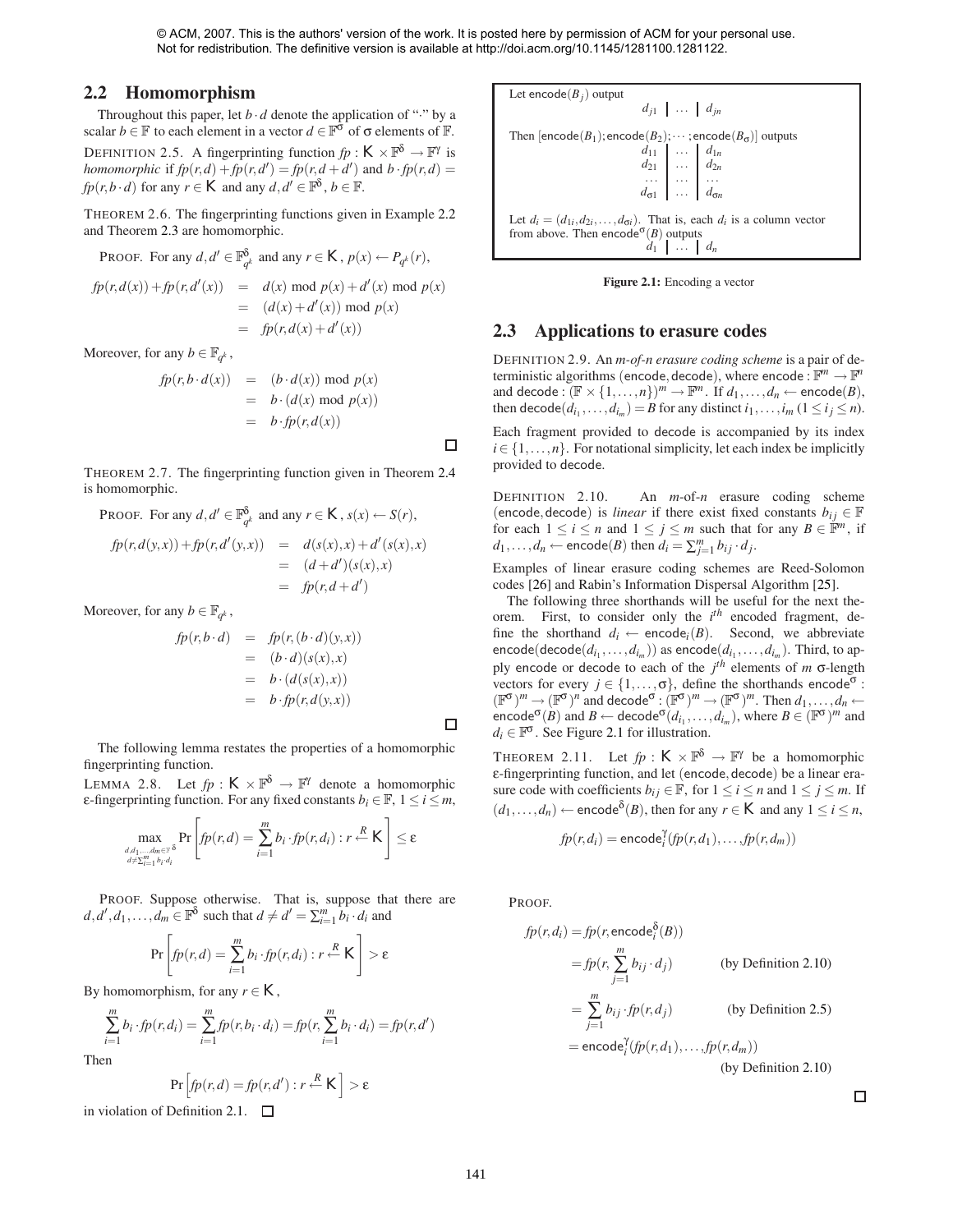<span id="page-3-0"></span>COROLLARY 2.12. Let  $fp: K \times \mathbb{P}^{\delta} \to \mathbb{F}^{\gamma}$  be a homomorphic ε-fingerprinting function, and let (encode*,*decode) be a linear erasure code. If  $(d_1, ..., d_n) \leftarrow \text{encode}^{\delta}(B)$ , then for any  $d \neq d_i$ ,

$$
\Pr\left[\n f p(r,d) = \mathsf{encode}_i^{\gamma}(fp(r,d_1), \ldots, fp(r,d_m)) : r \stackrel{R}{\leftarrow} K \right] \leq \varepsilon
$$

PROOF. Follows from Theorem [2.11](#page-2-5) and Lemma [2.8.](#page-2-6)

Theorem [2.11](#page-2-5) and Corollary [2.12](#page-3-0) state two useful facts about homomorphic fingerprinting functions. First, the fingerprints from an encoding of a block are equal to the encoding of the fingerprints of the block. That is, homomorphic fingerprinting functions are homomorphic. Second, if the fingerprint of a fragment is equal to the encoding of the fingerprints of other fragments, the fragment is, with high probability, the encoding of the other fragments. That is, homomorphic fingerprinting functions are fingerprinting functions.

## <span id="page-3-2"></span>**3. FINGERPRINTED CROSS-CHECKSUM**

The fault-tolerant data storage example we give in Section [4](#page-3-1) utilizes a data structure that we call a *fingerprinted cross-checksum*. Before considering the contents of a fingerprinted cross-checksum, recall the following definition of a collision-resistant hash function (e.g., see [\[27\]](#page-7-7)).

DEFINITION 3.1. A family of hash functions  $\{hash_K : \{0,1\}^* \rightarrow$  $\{0,1\}^{\lambda}\}_{K \in K'}$  is  $(\tau, \varepsilon')$ -collision resistant if for every probabilistic algorithm  $A$  that runs in time  $\tau$ ,

$$
\Pr\left[\begin{array}{c}d' \neq d \,\wedge\, \text{hash}_K(d') = \text{hash}_K(d) : \\ K \stackrel{R}{\leftarrow} K', \,\langle d, d' \rangle \leftarrow A(K)\end{array}\right] \leq \varepsilon'
$$

A fingerprinted cross-checksum then has the following form.

DEFINITION 3.2. An *m*-of-*n fingerprinted cross-checksum* fpcc consists of an array fpcc.cc<sup>[]</sup> of *n* values in  $\{0,1\}^{\lambda}$  and an array fpcc.fp $\Box$  of *m* values in  $\mathbb{F}^{\gamma}$ .

The name "fingerprinted cross-checksum" derives from the fact that the array fpcc*.*cc[] is a cross-checksum [\[12,](#page-7-8) [15\]](#page-7-9) and because fpcc*.*fp[] holds homomorphic fingerprints.

Let *hash* :  $\{0,1\}^* \rightarrow \{0,1\}^{\lambda}$  denote a random instance of a (τ*,* ε )-collision resistant hash function family, and let  $fp: K \times \mathbb{F}^{\delta} \to \mathbb{F}^{\gamma}$  be a homomorphic *ε*-fingerprinting function. Let random\_oracle :  $({0,1}^{\lambda})^n \rightarrow K$  denote a random oracle [\[3\]](#page-7-10), which is a fixed, public function chosen uniformly at random from all functions from the same domain to the same range. The following definition specifies when a fragment is *consistent* with a fingerprinted cross-checksum.

DEFINITION 3.3. Let fpcc be a fingerprinted cross-checksum. A fragment *d* ∈  $\mathbb{F}^{\delta}$  is *consistent* with fpcc for index *i*,  $1 \le i \le n$ , if

$$
\mathsf{fpcc}.\mathsf{cc}[i] = hash(d)
$$

and

$$
\mathit{fp}(r,d) = \mathsf{encode}^\gamma_i(\mathsf{fpcc.fp}[1], \ldots, \mathsf{fpcc.fp}[m])
$$

where  $r =$  random\_oracle(fpcc.cc[1],...,fpcc.cc[*n*]).

THEOREM 3.4. Let *A* be a probabilistic algorithm that runs in time τ, makes χ queries to random oracle, and produces an *m*-of-*n* fpcc and fragments  $d_{i_1}, \ldots, d_{i_m}$ , and  $d'_{i'_1}, \ldots, d'_{i'_m}$  such that each fragment is consistent with fpcc for its index. If

$$
B \leftarrow \text{decode}^{\delta}(d_{i_1}, \ldots, d_{i_m})
$$
  

$$
B' \leftarrow \text{decode}^{\delta}(d'_{i'_1}, \ldots, d'_{i'_m})
$$

then the probability that  $B \neq B'$  is at most  $\varepsilon' + M \cdot \varepsilon$  for constant  $M = \chi(\bigcap_{m+1}^{n} ).$ 

PROOF. Suppose that *A*, running in time τ, produces some fpcc and fragments  $d_{i_1}, \ldots, d_{i_m}$  and  $d'_{i'_1}, \ldots, d'_{i'_m}$ , each consistent with fpcc for its index, such that if  $B \leftarrow \text{decode}^{\delta}(d_{i_1}, \ldots, d_{i_m})$  and  $B' \leftarrow \text{decode}^{\delta}(d'_{i'_1},...,d'_{i'_m})$  then  $B \neq B'$ .  $B \neq B'$  implies that for some  $j, 1 \leq j \leq m, d_{i_j} \neq \mathsf{encode}^\mathsf{\delta}_{i_j}(\mathcal{B}').$  Yet, because each fragment is consistent with fpcc, for each  $\hat{d}_i \in \{d_{i_j}, d'_{i'_1}, \ldots, d'_{i'_m}\}$ , by Definition [3.3](#page-1-2)

$$
fp(r, \hat{d}_i) = \text{encode}_i^{\gamma}(\text{fpcc.fp}[1], \dots, \text{fpcc.fp}[m])
$$

where  $r =$  random oracle(fpcc.cc[1],...,fpcc.cc[*n*]). By Definition [2.9,](#page-2-7) we can rearrange this to

$$
\textit{fp}(r,d_{i_j}) = \mathsf{encode}_{i_j}^{\gamma}(\textit{fp}(r,d'_{i'_1}), \ldots, \textit{fp}(r,d'_{i'_m}))
$$

We bound the probability with which *A* succeeds in producing such values. First suppose that *A* fails to produce a collision in *hash*. Then, for any random oracle query  $\hat{r} \leftarrow$ random oracle $(h_1, \ldots, h_n)$ , *A* possesses at most one  $\hat{d}_i$  such that  $hash(\hat{d}_i) = h_i$ , for each  $1 \leq i \leq n$ . Of these *n* fragments  $\hat{d}_1, \dots, \hat{d}_n$ , consider each selection of  $m+1$  of them,  $\hat{d}_{i_0}, \hat{d}_{i_1}, \dots, \hat{d}_{i_m}$ , such that  $\hat{B} \leftarrow$  decode $^{\delta}(\hat{d}_{i_1}, \ldots, \hat{d}_{i_m})$  implies  $\hat{d}_{i_0} \neq$  encode $^{\delta}_{i_0}(\hat{B})$ . This selection satisfies  $fp(\hat{r}, \hat{d}_{i_0}) = \text{encode}_{i_0}^{\gamma}(fp(\hat{r}, \hat{d}_{i_1}), \dots, fp(\hat{r}, \hat{d}_{i_m}))$  with probability at most ε, by Corollary [2.12.](#page-3-0) Since there are at most  $\binom{n}{m+1}$  such selections per random oracle query, and since there are χ queries to the random oracle, the probability with which *A* generates any such  $\hat{d}_{i_0}, \dots, \hat{d}_{i_m}$  without finding a collision in *hash* is at most  $\tilde{M} \cdot \varepsilon$  where  $M = \chi {n \choose m+1}$ . Adding the probability  $\varepsilon'$  that *A* finds a collision in *hash*, the total probability of *A*'s success is bounded by  $\varepsilon' + M \cdot \varepsilon$ .  $\Box$ 

#### <span id="page-3-1"></span>**4. EXAMPLE: IMPROVING** AVID

This section illustrates how homomorphic fingerprinting can improve distributed protocols by modifying the AVID [\[5\]](#page-7-11) protocol to make it more bandwidth efficient. Section [4.1](#page-4-0) describes AVID. Section [4.2](#page-4-1) highlights our modifications. Section [4.3](#page-4-2) provides a complete description along with pseudo-code of the modified protocol, AVID-FP. Section [4.4](#page-4-3) proves that AVID-FP satisfies the functional specification of an asynchronous verifiable information dispersal protocol given in [\[5\]](#page-7-11). Both the AVID and AVID-FP protocols can be used to build a Byzantine fault-tolerant distributed storage system using only  $3f + 1$  servers [\[6\]](#page-7-12), where *f* is an upper bound on the number of faulty servers.

This section assumes that there are *n* servers and that a data block is erasure coded into fragments such that any *m* fragments suffice to decode it, where  $m \ge f + 1$  and  $n = m + 2f$ . The system model is similar to that in [\[5\]](#page-7-11); there are authenticated, reliable, asynchronous point-to-point communications channels between all servers and clients, and all servers and clients are computationally limited so as to be unable to break the utilized cryptographic primitives.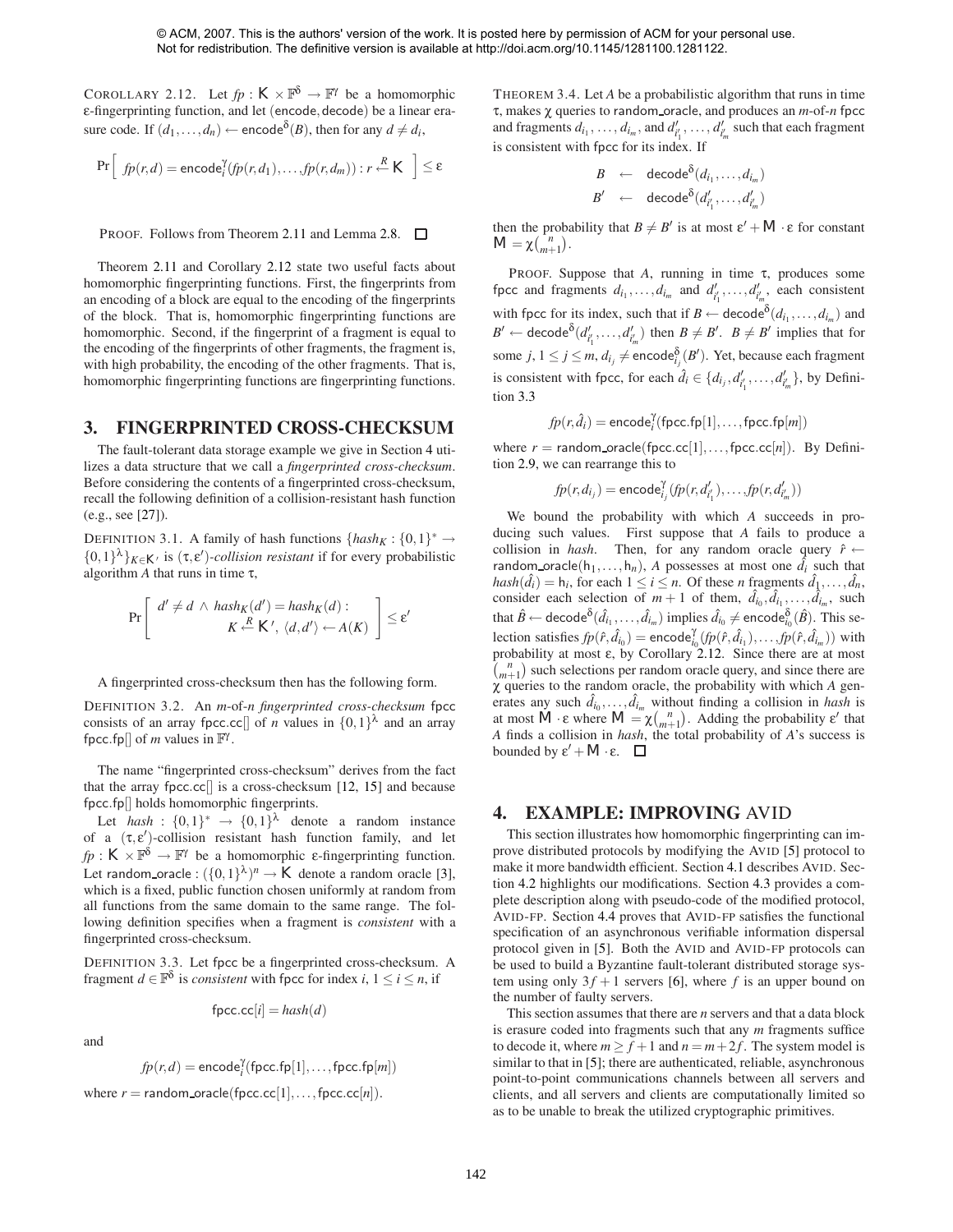#### <span id="page-4-0"></span>**4.1** AVID

AVID [\[5\]](#page-7-11) is an asynchronous verifiable information dispersal protocol. In such a protocol, a client disperses some block *B*, which can later be retrieved by any client. The verifiability of the protocol ensures that any two clients retrieve the same block after dispersal.

For simplicity, the description of AVID in this section is restricted to  $m = f + 1$  and  $n = 3f + 1$ . To write a block, a client encodes it into fragments and computes the hash of every fragment, creating a cross-checksum. The client sends to each server its fragment and the cross-checksum. Each server then echoes the cross-checksum and its fragment to all other servers in an echo message. After receiving  $2f + 1$  fragments and matching crosschecksums in echo messages, a correct server decodes the block, re-encodes it, and verifies each component of the cross-checksum, aborting if inconsistencies are found. A correct server then broadcasts this consistent cross-checksum and its fragment from the re-encoding to all other servers in a ready message. A correct server does likewise if it receives  $f + 1$  ready messages before it receives  $2f + 1$  echo messages. After receiving  $2f + 1$  ready messages, a correct server can conclude that  $f + 1$  servers broadcast ready messages that all correct servers will eventually receive. Hence, all correct servers will broadcast ready messages, and so all will receive at least  $2f + 1$  such messages and reach this point. The server can then reconstruct its fragment if needed and store this value. The bandwidth required to store block *B* is then  $O(n^2 \frac{|B|}{m}) = O(n \frac{3f+1}{f+1} |B|) = O(n|B|)$ , assuming the cross-checksum is of negligible size.

To read a block, a client retrieves a fragment and cross-checksum from each server until it finds a matching cross-checksum from  $f + 1$  servers and *m* fragments that are consistent with this crosschecksum. These fragments are decoded and returned.

## <span id="page-4-1"></span>**4.2** AVID-FP

This section modifies AVID to utilize homomorphic fingerprinting, creating a new protocol, AVID-FP. AVID-FP differs from AVID in that servers agree upon a fingerprinted cross-checksum that is consistent with a block rather than on the block itself; servers need not echo fragments. The bandwidth required to store block *B* in AVID-FP is then  $O(n \frac{|B|}{m}) = O(\frac{m+2f}{m}|B|) = O(|B|)$ , assuming a fin-<br>gerprinted cross-checksum is of negligible size.

In AVID-FP, each cross-checksum is replaced by the fingerprinted cross-checksum from Section [3.](#page-3-2) Unlike a cross-checksum, a server can verify with a fingerprinted cross-checksum that its fragment corresponds to a unique block without knowing the entire block. As a consequence, there is no need to send a fragment along with each echo or ready message, which saves substantial bandwidth. Furthermore, a server has nothing to re-encode and verify upon receiving an echo or ready message, saving a substantial amount of computation.

A less welcome consequence is that a correct server cannot reconstruct its fragment if it is not provided by the client. This is not a problem, however, because a server can still verify that enough other correct servers received consistent fragments such that a consistent block will always be retrievable in the future. Hence, after a block is dispersed, at least  $f + 1$  correct servers will know the agreed-upon fingerprinted cross-checksum and at least *m* will know their fragments. To read a block, a client retrieves these *f* + 1 matching fingerprinted cross-checksums and *m* consistent fragments.

## <span id="page-4-2"></span>**4.3** AVID-FP **pseudo-code**

Pseudo-code for AVID-FP can be found in Figure [4.2.](#page-5-0) In order to disperse a value *B* in AVID-FP, a client generates fragments (line [101\)](#page-5-1) and the fingerprinted cross-checksum (lines [102](#page-5-2)[–104\)](#page-5-3). The client then sends each server its fragment and the fingerprinted cross-checksum.

Each server verifies that the fragment it receives is consistent with the fingerprinted cross-checksum (lines [600–](#page-5-4)[603\)](#page-5-5). If this is true, the server stores the fragment and sends an echo message containing the fingerprinted cross-checksum to all other servers (lines [604](#page-5-6)[–605\)](#page-5-7).

Upon receiving  $m + f$  echo messages with matching fingerprinted cross-checksums from unique servers, a server can determine that at least *m* correct servers sent such messages and hence stored fragments consistent with the fingerprinted cross-checksum (line [701\)](#page-5-8). The server then sends a ready message containing the fingerprinted cross-checksum to all other servers (line [702\)](#page-5-9).

If a server receives  $f + 1$  ready messages with matching fingerprinted cross-checksums from unique servers (line [801\)](#page-5-10), at least one must be from a correct server that determined that at least *m* correct servers stored consistent fragments. Hence, such a server can determine likewise and send a ready message to all other servers, if it has yet to do so (line [802\)](#page-5-11).

If a server receives  $2f + 1$  ready messages with matching fingerprinted cross-checksums from unique servers, at least  $f + 1$  must be from correct servers (line [804\)](#page-5-12). Hence, each correct server will receive at least these  $f + 1$  matching ready messages. Then each correct server will send a ready message (lines [801](#page-5-10)[–802\)](#page-5-11), so each correct server will actually receive at least  $2f + 1$  matching ready messages. Thus, a correct server can conclude upon receiving  $2f + 1$  ready messages that all correct servers will eventually receive  $2f + 1$  ready messages, as well. The server can then save the agreed upon fingerprinted cross-checksum and respond to the client (line [806\)](#page-5-13).

Upon receiving  $2f + 1$  responses, the client is assured that  $f + 1$ correct servers have saved the same fingerprinted cross-checksums and that *m* correct servers have stored fragments consistent with this fingerprinted cross-checksum. To retrieve a block, then, a client retrieves a fragment and fingerprinted cross-checksum from each server, waiting for matching fingerprinted cross-checksums from  $f + 1$  servers (lines [407–](#page-5-14)[408\)](#page-5-15) and consistent fragments from *m* servers (line [411\)](#page-5-16). These fragments are then decoded and the resulting block is returned.

#### <span id="page-4-3"></span>**4.4** AVID-FP **correctness**

To see why this is correct, recall the definition of an asynchronous verifiable information dispersal scheme given in [\[5\]](#page-7-11):

DEFINITION 4.1. An (*m,n*)*-asynchronous verifiable information dispersal scheme* is a pair of protocols (disperse*,*retrieve) that satisfy the following with high probability:

**Termination**: If disperse $(B)$  is initiated by a correct client, then disperse $(B)$  is eventually completed by all correct servers.

**Agreement**: If some correct server completes disperse(*B*), all correct servers eventually complete disperse(*B*).

**Availability**: If  $f + 1$  correct servers complete disperse(*B*), a correct client that initiates retrieve() eventually reconstructs some block *B* .

**Correctness**: After  $f + 1$  correct servers complete disperse( $B$ ), all correct clients that initiate retrieve() eventually retrieve the same block  $B'$ . If the client that initiated disperse $(B)$  was correct, then  $B' = B$ .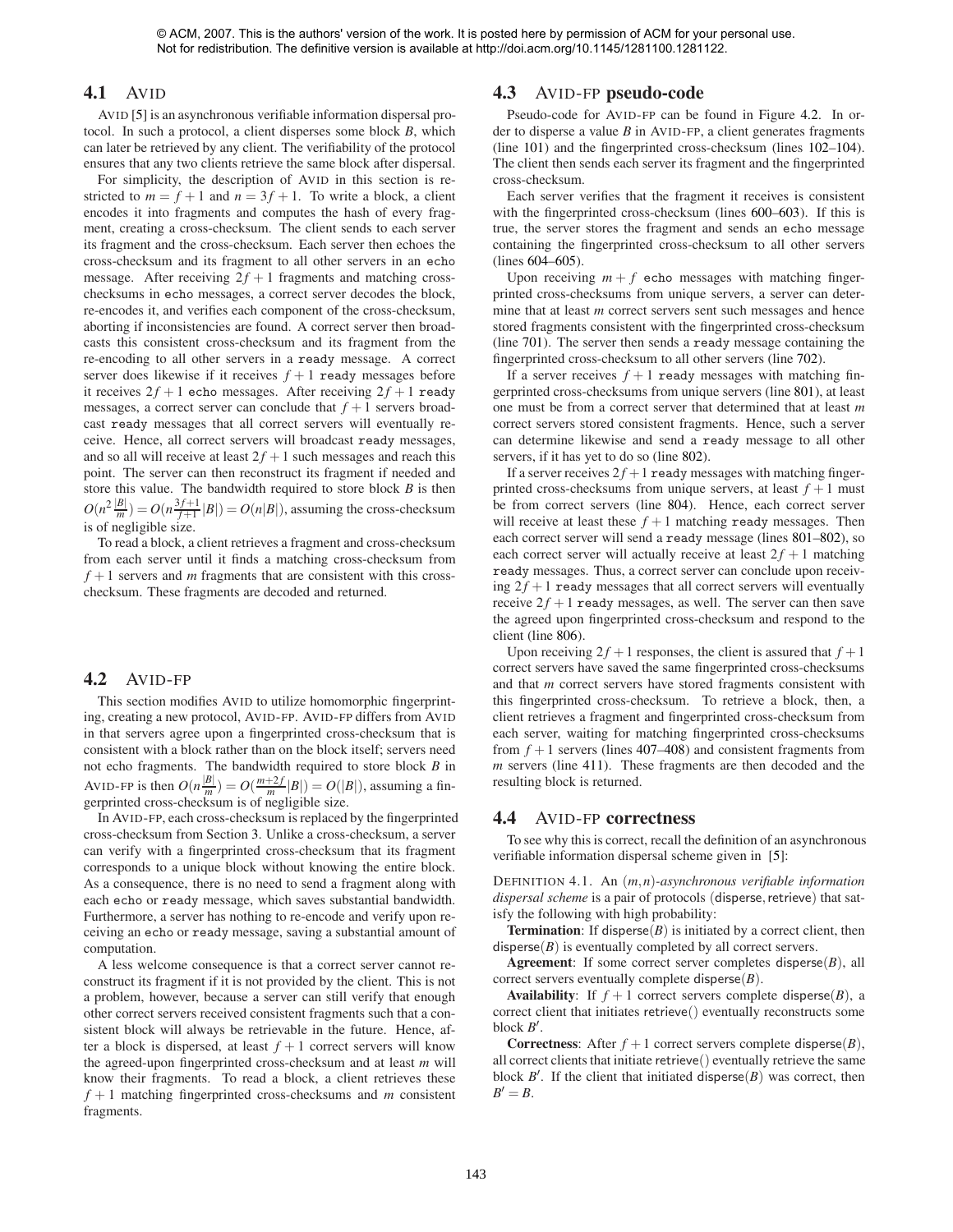<span id="page-5-17"></span><span id="page-5-3"></span><span id="page-5-2"></span><span id="page-5-1"></span>**c disperse**(B): /∗ Client disperse protocol ∗/ 100: store\_count  $\leftarrow$  0 101:  $d_1, \ldots, d_n \leftarrow \text{encode}^{\delta}(B)$ 102: **for**  $(i \in \{1, ..., n\})$  **do** fpcc.cc $[i] \leftarrow$  hash $(d_i)$ 103: *r* ← random oracle(fpcc*.*cc[1]*,...,*fpcc*.*cc[*n*]) 104: for  $(i \in \{1, ..., m\})$  do fpcc.fp[ $i$ ]  $\leftarrow$  fingerprint $(r, d_i)$ <br>105: for  $(i \in \{1, ..., n\})$  do send(disperse, fpcc,  $d_i$ ) to S<sub>i</sub> Upon receiving (stored) from S*<sup>i</sup>* for the first time 200: store\_count  $\leftarrow$  store\_count +1 201: **if** (store\_count =  $2f + 1$ ) **then return** SUCCESS **c retrieve**(): /∗ Client retrieve protocol ∗/ 300: fpcc ← NULL;  $State[*] \leftarrow \langle NULL, NULL, NULL \rangle$ 301: **for**  $(i \in \{1, ..., n\})$  **do** send(retrieve) to  $S_i$ Upon receiving  $(\texttt{retrieved},\texttt{fpcc}',\texttt{fpcc}',\texttt{d}))$  from  $\mathsf{S}_i$ 400: **if** (NULL  $\neq$  fpcc') **then** 401:  $h \leftarrow$  hash(d)<br>402:  $r \leftarrow$  random.  $402:$   $r \leftarrow$  random\_oracle(fpcc'.cc[1],...,fpcc'.cc[n]); fp  $\leftarrow$  fingerprint(*r*,d)  $403:$  fp'  $\leftarrow$  encode<sup>2</sup> (fpcc<sup>'</sup>.fp[1],...,fpcc<sup>'</sup>.fp[*m*]) 404: **if**  $(NULL = fpcc<sup>'</sup>  $\vee$   $(fp = fp' \wedge h =$  fpcc'  $cc[i])$  **then**$  $405$ :  $State[i] \leftarrow \langle f \hat{p} \hat{c} \hat{c}, f \hat{p} \hat{c} \hat{c}', d \rangle$ 406: 407: **if** ( $|\{ j : State[j] = \langle \hat{fpec}, *, * \rangle \land \hat{fpec} \neq \text{NULL}\}| = f + 1$ ) **then** 408: fpcc  $\leftarrow$  fpcc 409: **if** (fpcc  $\neq$  NULL) **then** 410: *Frags* ← {d*<sub>j</sub>* : *State*[*j*] =  $\langle *,$  fpcc, d<sub>*i*</sub>}} 411: **if**  $(|Frags| = m)$  then return decode<sup> $\delta$ </sup>(*Frags*)

<span id="page-5-8"></span><span id="page-5-7"></span><span id="page-5-6"></span><span id="page-5-5"></span><span id="page-5-4"></span>**s init**(): /∗ Initialize server state ∗/ 500: echoed ← NULL*,* NULL; verified ← NULL 501:  $EchoSet_{*} \leftarrow \emptyset$ : *ReadySet*<sub>∗</sub> ← 0 /∗ Server *i* code to disperse data ∗/ Upon receiving (disperse*,*fpcc*,*d*i*) from client 600:  $h \leftarrow$  hash $(d_i)$  $601: r \leftarrow \text{random\_oracle}(\text{fpcc}.\text{cc}[1], \ldots, \text{fpcc}.\text{cc}[n]); \quad \text{fp} \leftarrow \text{fingerprint}(r, \text{d}_i)$ 602:  $fp' \leftarrow \text{encode}_i^T(\text{fpcc.fp}[1], \dots, \text{fpcc.fp}[m])$ <br>603: **if** (echoed =  $\langle \text{NULL}, \text{NULL} \rangle \wedge \text{fp} = \text{fp'} \wedge \text{h} = \text{fpcc.cci}[i]$ ) **then** 604: echoed  $\leftarrow$   $\langle$  fpcc, d<sub>*i*</sub></sub> $\rangle$ 605: **for**  $(j \in \{1, ..., n\})$  **do send**(echo, fpcc) to  $S_j$ Upon receiving (echo*,*fpcc) from S*<sup>j</sup>* 700: *EchoSet*fpcc ← *EchoSet*fpcc ∪ { *j*} 701: **if**  $(|EchoSet_{\text{fpcc}}| = m + f \land |ReadySet_{\text{fpcc}}| < f + 1)$  then 702: **for**  $(j \in \{1, ..., n\})$  **do send**(ready, fpcc) to S<sub>*j*</sub> Upon receiving (ready*,*fpcc) from S*<sup>j</sup>* 800: *ReadySet*fpcc ← *ReadySet*fpcc ∪ { *j*} 801: **if** (|*ReadySet*fpcc| = *f* +1 ∧ |*EchoSet*fpcc| *< m*+ *f*) **then** 802: **for**  $(j \in \{1, \ldots, n\})$  **do send**(ready, fpcc) to S<sub>*j*</sub> 803: 804: **if** ( $|ReadySet_{\text{fpcc}}| = 2f + 1$ ) **then**<br>805: verified  $\leftarrow$  focc 805: verified ← fpcc<br>806: send(stored) to  $send(stored)$  to client /∗ Server *i* code to retrieve data ∗/

<span id="page-5-13"></span><span id="page-5-11"></span><span id="page-5-10"></span><span id="page-5-9"></span>Upon receiving (retrieve) from client 900: **send**(retrieved*,*verified*,*echoed) to client

<span id="page-5-18"></span><span id="page-5-12"></span><span id="page-5-0"></span>**Figure 4.2:** AVID-FP pseudo-code

<span id="page-5-16"></span><span id="page-5-15"></span><span id="page-5-14"></span>Termination is simple, as in the original AVID protocol. If a correct client initiates disperse, it erasure codes the block and computes a valid fingerprinted cross-checksum before dispersing frag-ments to each server (lines [101–](#page-5-1)[105\)](#page-5-17). Eventually, at least  $m + f$ correct servers receive disperse messages, verify their fragments against the fingerprinted cross-checksum, and send echo messages to all other servers (line [605\)](#page-5-7). Each correct server eventually receives at least  $m + f$  echo messages; it will then send a ready message (line [702\)](#page-5-9) unless it has already done so (line [802\)](#page-5-11). Thus each correct server will eventually receive at least  $2f + 1$  ready messages, at which point it will send a stored message to the client and complete. Hence, all correct servers eventually complete.

Agreement is simpler than in the original AVID protocol because a server in AVID-FP need not reconstruct the block before returning a ready message. If some correct server completes disperse(*B*), then it received  $2f + 1$  ready messages (line [804\)](#page-5-12). At least  $f + 1$ must have come from correct servers, so all correct servers will eventually receive ready messages from these servers. Then the condition satisfied on either line [801](#page-5-10) or line [701](#page-5-8) will be met for all correct servers, so all correct servers will send ready messages and receive at least  $2f + 1$  such messages, thus completing.

Availability is different than in the original AVID protocol. In AVID, fragments must be echoed such that a correct server can reconstruct its fragment if needed; in AVID-FP, fragments are not echoed. If any correct server completes disperse, it received  $2f + 1$ ready messages. Then at least one correct server received  $m + f$ echo messages. If not, at most *f* ready messages would be received by any correct server, because no correct server would meet the condition on line [701.](#page-5-8) Hence, at least *m* correct servers stored consistent fragments (line [604\)](#page-5-6). Then after  $f + 1$  correct servers complete disperse, a client that initiates retrieve will eventually receive *f* + 1 matching fingerprinted cross-checksums (saved on line [805\)](#page-5-18) along with *m* consistent fragments, which it will decode and return as some block *B* .

Correctness is similar to the original AVID protocol except that the properties of the homomorphic fingerprint are required. Sup-pose some correct server saves fpcc<sub>1</sub> on line [805](#page-5-18) and some other correct server saves  $\text{fpcc}_2 \neq \text{fpcc}_1$ . Then  $m + f$  servers echoed fpcc<sub>1</sub>, of which at least *m* were correct, and  $m + f$  servers echoed fpcc<sub>2</sub>, of which at least *m* were correct. Because a correct server will only echo once (line [603](#page-5-5) will never be satisfied after line [604](#page-5-6) is reached), there are at least  $m + m + f$  servers involved, which is a contradiction (there are only  $n < m+m+f$  servers in the system). Hence, any block decoded during retrieve is consistent with the same fpcc. Furthermore, if a correct client initiated disperse $(B)$ , this fpcc will be consistent with *B*. Then, by Theorem [3.4,](#page-1-3) the probability that  $B \neq B'$  is negligible, for appropriately chosen parameters.

## **5. PERFORMANCE**

Homomorphic fingerprinting is efficient, contributing little overhead to distributed protocols. To demonstrate that homomorphic fingerprinting is not a substantial computational burden in protocols such as the AVID-FP protocol given above, this section compares an implementation of the evaluation fingerprinting function against cryptographic hashing. The evaluation fingerprinting function implementation in this section is similar to the evaluation hash considered in [\[22\]](#page-7-4) and [\[30\]](#page-7-2).

A polynomial

$$
d(y,x) = a_{\sigma}(x) \cdot y^{\sigma} + \ldots + a_0(x) \cdot y^0 \in \mathbb{E}_{q^{k\gamma}}[y]
$$

can be evaluated using Horner's rule. To do so, let  $fp \leftarrow 0$ , and for  $j = \sigma, \ldots, 0$ , iteratively compute fp  $\leftarrow$  fp  $\cdot$  *y* + *a<sub>j</sub>*(*x*). The efficiency of this implementation then depends on an efficient implementation of "+" and ":" for  $a_j(x)$ ,  $y \in \mathbb{E}_{q^{k\gamma}} = \mathbb{F}_{q^k}[x]/p(x)$ , where *y*, the point at which to evaluate, is the fixed random value  $s(x) \leftarrow S(r)$ .

Given an implementation of "+" and "·" for  $\mathbb{F}_{q^k}$ , construct "+" and "<sup>\*</sup>" for  $\mathbb{F}_{q^k}[x]/p(x)$  as follows. Consider the representation of  $a(x) \in \mathbb{F}_{a^k}[x]/p(x)$  as a polynomial

$$
a(x) = b_{\gamma-1} \cdot x^{\gamma-1} + \ldots + b_0
$$

where  $b_i \in \mathbb{F}_{q^k}$ . The "+" operator is defined as the addition of same-degree terms. The "." operator is defined as multiplication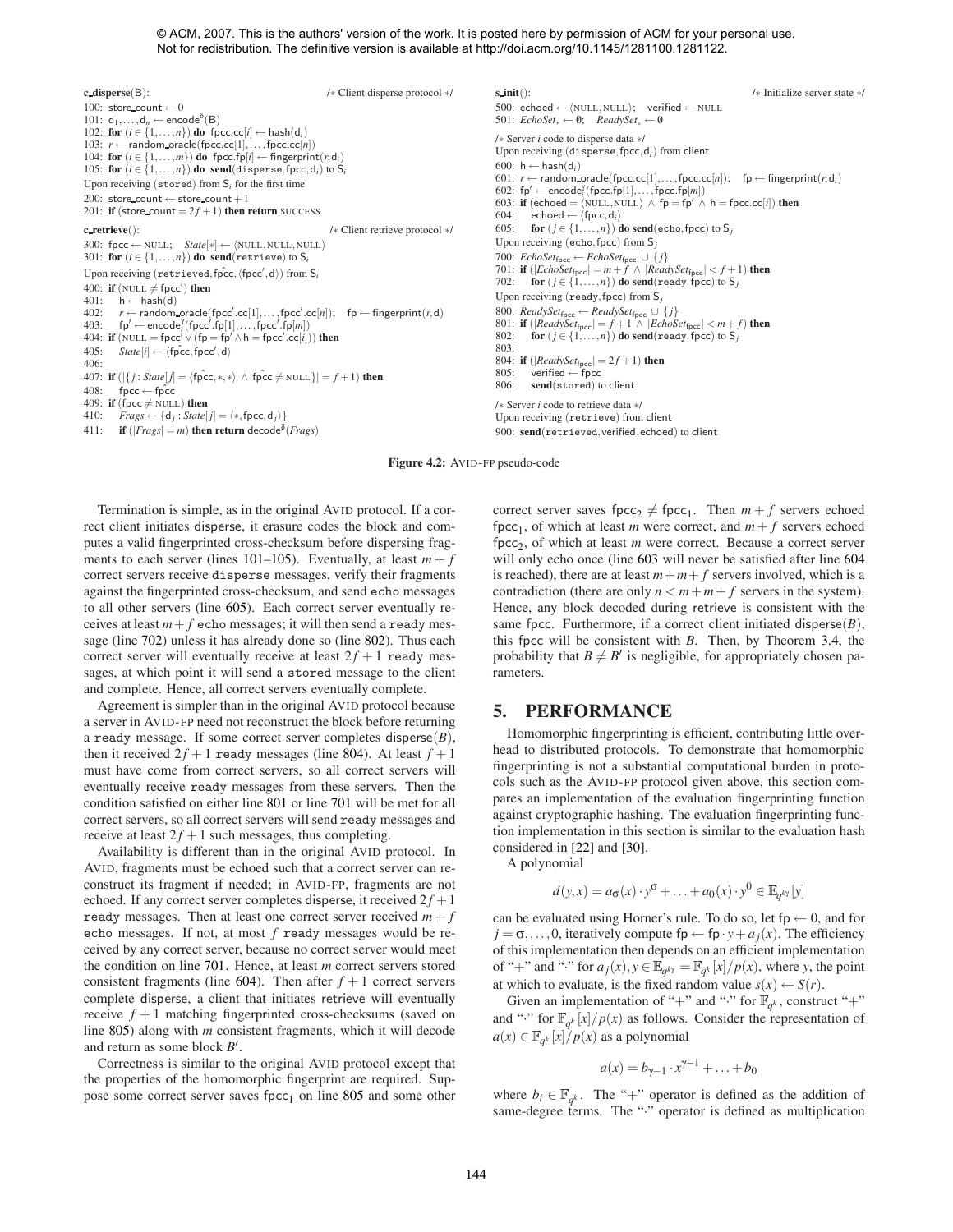of two polynomials of degree less than γ modulo a constant monic degree-γ irreducible polynomial  $p(x) \in \mathbb{F}_{q^k}[x]$ .

For fixed  $s(x)$ , compute  $a(x) \cdot s(x)$  as follows. For  $0 \le i < \gamma$ , build γ lookup tables mapping each  $b_i \in \mathbb{F}_{q^k}$  to  $b_i \cdot x^i \cdot s(x) \mod p(x)$ ; that is, compute the map  $b_i \mapsto b_i \cdot x^i \cdot s(x) \mod p(x)$ . Each of these  $\gamma$ tables will contain  $q^k$  entries that are each  $\lceil \log_2 q^{k\gamma} \rceil$  bits wide. A 128-bit fingerprint over  $\mathbb{F}_{2^8}$  must compute 16 such tables after the random value  $r$  is selected; each table is  $4$  kB, for a total of 64 kB. Given these tables, one can compute  $a(x) \cdot s(x)$  as the sum of γ lookups,  $\Sigma_{i=0}^{\gamma-1}$  (*b<sub>i</sub>* · *x<sup>i</sup>* · *s*(*x*) mod *p*(*x*)). For  $\mathbb{F}_{2^8}$ , this requires a table lookup plus an exclusive-or per byte of input.

For  $\mathbb{F}_{2^8}$ , building these tables is efficient: "+" is simply exclusiveor, and "·" can be implemented using a 64 kB lookup table. The "mod" operator can be defined using "+" and ".". Because  $p(x)$ is constant, "mod" can be implemented with a lookup table for  $b_i \mapsto b_i \cdot x^{\gamma}$  mod  $p(x)$ . This table will contain  $2^8$  entries of  $\gamma$  bytes each, for a total of 4 kB for a 128-bit fingerprint, and it can be computed before the random value *r* is selected.

Gladman's implementation of SHA-1 [\[11\]](#page-7-13) achieves a throughput of 110 megabytes per second on a 3 GHz Intel Pentium D. On this machine, the time to compute lookup tables for the evaluation fingerprint implementation presented here is 20 microseconds. After this computation, this implementation achieves a throughput of 410 megabytes per second.

# **6. OTHER PROTOCOLS**

*m*-of-*n* erasure coding is used in many distributed systems (e.g., [\[1,](#page-6-0) [6,](#page-7-12) [8,](#page-7-14) [13,](#page-7-15) [18,](#page-7-16) [28\]](#page-7-17)), because it reduces storage, network bandwidth, and I/O bandwidth. The savings approaches a factor of *m* when compared to replication. The division and evaluation fingerprinting functions are homomorphic over several popular erasure codes. Reed-Solomon codes [\[26\]](#page-7-5) interpolate a polynomial over a field  $\mathbb{F}_{q^k}$ , and Rabin's Information Dispersal Algorithm [\[25\]](#page-7-6) encodes using an  $n \times m$  matrix over a field  $\mathbb{F}_{q^k}$  where every  $m \times m$ submatrix is invertible. Both are linear erasure codes over  $\mathbb{F}_{q^k}$ . A common field is  $\mathbb{F}_{28}$  such that field elements are bytes. Rabin fingerprinting is homomorphic over many erasure codes based solely on exclusive-or, such as Online Codes [\[19\]](#page-7-18) and parity.

Homomorphic fingerprinting provides benefits to erasure-coded Byzantine fault-tolerant storage systems [\[6,](#page-7-12) [13\]](#page-7-15). Section [4](#page-3-1) demonstrated how the AVID protocol [\[5\]](#page-7-11), used in [\[6\]](#page-7-12), can exploit homomorphic fingerprinting to be more bandwidth efficient. Variants of the PASIS protocol [\[13,](#page-7-15) [14\]](#page-7-19) can also exploit homomorphic fingerprinting. In the "non-repairable" protocol a writer sends fragments along with a cross-checksum to each server; a reader returns a block after finding sufficient servers with fragments and matching crosschecksums. Before accepting a value, a reader must reconstruct all fragments and recompute the cross-checksum, a significant computational overhead. This protocol can benefit directly by replacing the cross-checksum with a fingerprinted cross-checksum, obviating the need for fragment reconstruction and cross-checksum recomputation. The "repairable" protocol can also benefit, but requires further modifications.

Homomorphic fingerprinting may also provide benefits to erasurecoded broadcast [\[8\]](#page-7-14), content distribution [\[17\]](#page-7-20), and similar applications, if the encoding is not trusted to be consistent without verification.

## **7. RELATED WORK**

A common cryptographic application of universal hashing is for message authentication codes (MACs) [\[22\]](#page-7-4). An early proposal by Krawczyk [\[16\]](#page-7-21) included a MAC similar to Rabin's fingerprints. Shoup presented faster variants [\[30\]](#page-7-2) along with implementation suggestions to optimize performance. Nevelsteen compares several other variants [\[22\]](#page-7-4).

Homomorphic fingerprinting functions share homomorphic properties with incremental hashing functions [\[2\]](#page-7-22). Incremental hashing, however, is substantially slower because it is based on numbertheoretic primitives. The homomorphic properties of incremental hashing are exploited in [\[17\]](#page-7-20), which applies these homomorphic properties to Online Codes [\[19\]](#page-7-18) in a peer-to-peer content distribution network.

The algebraic properties of certain universal hashes has been examined before. Rabin used these properties to update the fingerprint of a file [\[24\]](#page-7-0). In [\[29\]](#page-7-23), a similar technique is used by a disk scrubber to check the consistency of erasure-coded data in a benign environment. In [\[4\]](#page-7-24), algebraic properties are leveraged to permit fast updates of Rabin fingerprints of data structures such as trees.

More distantly related to this technique is verifiable secret sharing (e.g., [\[9,](#page-7-25) [10,](#page-7-26) [23,](#page-7-27) [31\]](#page-7-28)), which allows correct participants to verify that a secret was shared among them consistently. The secrecy of the shared value, however, which must be preserved throughout the share distribution and verification process, drives these protocols to employ number-theoretic techniques that are significantly heavierweight than considered here.

It is worth mentioning that a random oracle, as in Section [3,](#page-3-2) can be replaced with an evaluation of a distributed pseudo-random function [\[21\]](#page-7-29) in a protocol such as AVID-FP. This construction has the benefit of requiring only standard cryptographic assumptions.

# **8. CONCLUSION**

Homomorphic fingerprinting enables efficient verification that fragments have been correctly generated by an erasure-coding of a particular data block. A high level of security can be achieved with small fingerprints, and fingerprint generation has lower computational overhead than cryptographic hashing. This technique provides benefits to several distributed protocols. In particular, distributed storage systems capable of tolerating Byzantine clients, which may attempt to write sets of fragments that reconstruct different values depending upon which subset is used, can benefit significantly from this mechanism.

## **9. ACKNOWLEDGMENTS**

We would like to thank the PODC reviewers for their feedback as well as the early reviewers of the ideas in this paper, including Raja Sambasivan, Matthew Wachs, Michael Abd-El-Malek, Theodore Wong, and Jay Wylie. We thank the members and companies of the CyLab Corporate Partners and the PDL Consortium (including APC, Cisco, EMC, Google, Hewlett-Packard, Hitachi, IBM, Intel, LSI, Network Appliance, Oracle, Panasas, Seagate, and Symantec) for their interest, insights, feedback, and support.

This material is based on research sponsored in part by the National Science Foundation, via grants CNS-0326453 and CCF-0424422, and by the Army Research Office, under agreement number DAAD19–02–1–0389. James Hendricks is supported in part by a National Science Foundation Graduate Research Fellowship.

## <span id="page-6-0"></span>**10. REFERENCES**

[1] M. K. Aguilera, R. Janakiraman, and L. Xu. Using erasure codes efficiently for storage in a distributed system. In *Proceedings of the International Conference on Dependable Systems and Networks*, pages 336–345. IEEE Computer Society, 2005.